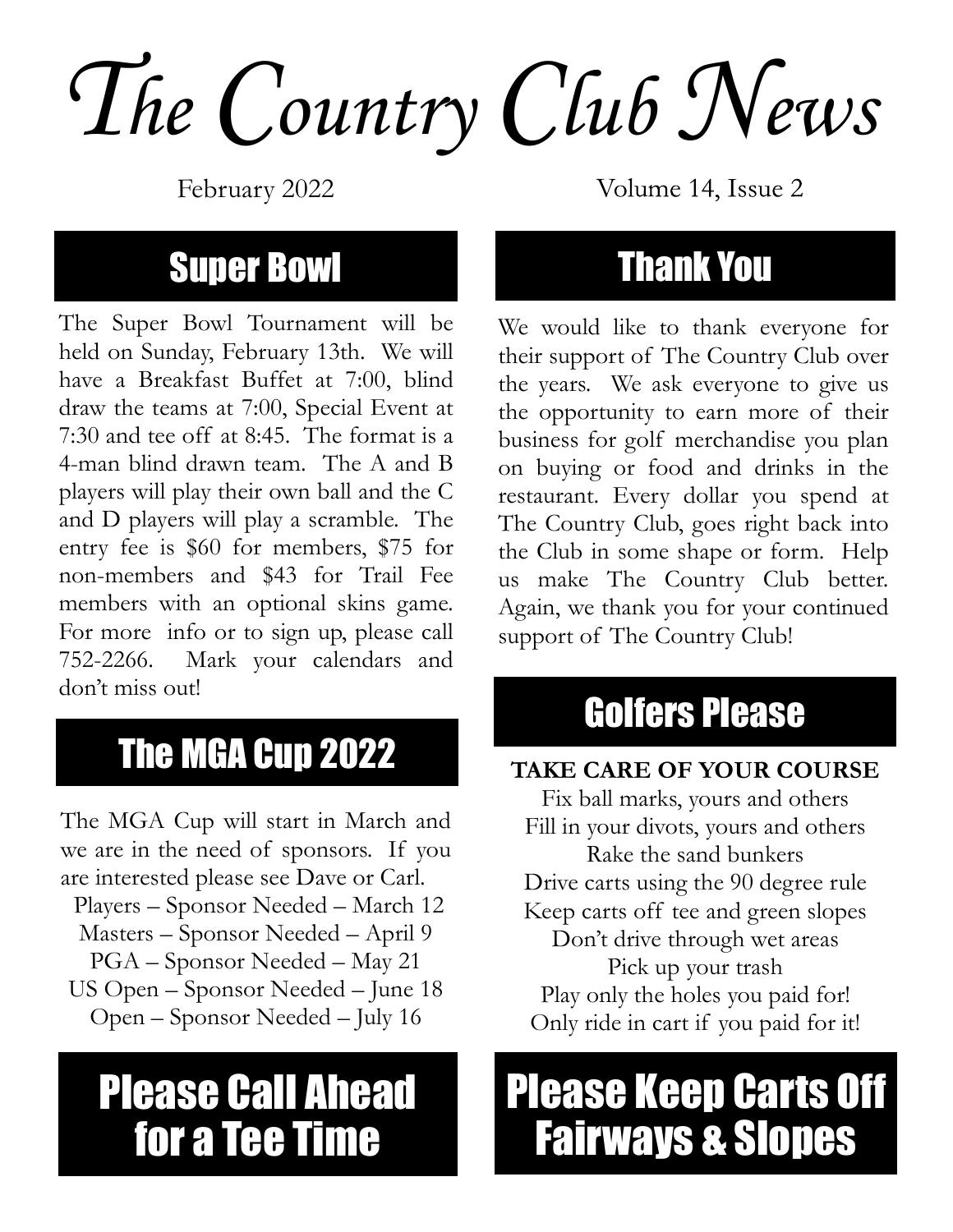# **On the Course with Doyle**

I sure hope that the groundhog does not see its shadow this year. The course made it all the way through December with a significant amount of green Bermuda grass and then came January. Cold temperatures especially toward the end of the month certainly turned everything a nice tan color. Over the years I have observed the negative impact that extreme cold weather can have on our Bermuda grass and our turf tends to be a little slow to get going in the Spring anyway so let's all hope for a warm February so that the turf can recuperate and we can begin to build a healthy plant that will withstand the extremes of summer.

Our mission to keep the course Poa Annua free has proven to be quite the challenge. This nuisance weed has developed a resistance to many herbicides and forced us to look for alternatives or to increase the rates of herbicides that are being used presently which could possibly prolong the transition phase in the spring. We will be spraying some areas again this month so please be prepared for some parts of the course to be closed temporarily.

Thank you and have a Happy Valentine's Day.

Doyle Worthington Jr.

#### **February 13 - Super Bowl Tournament**

#### **Please Call Ahead for Tee Times**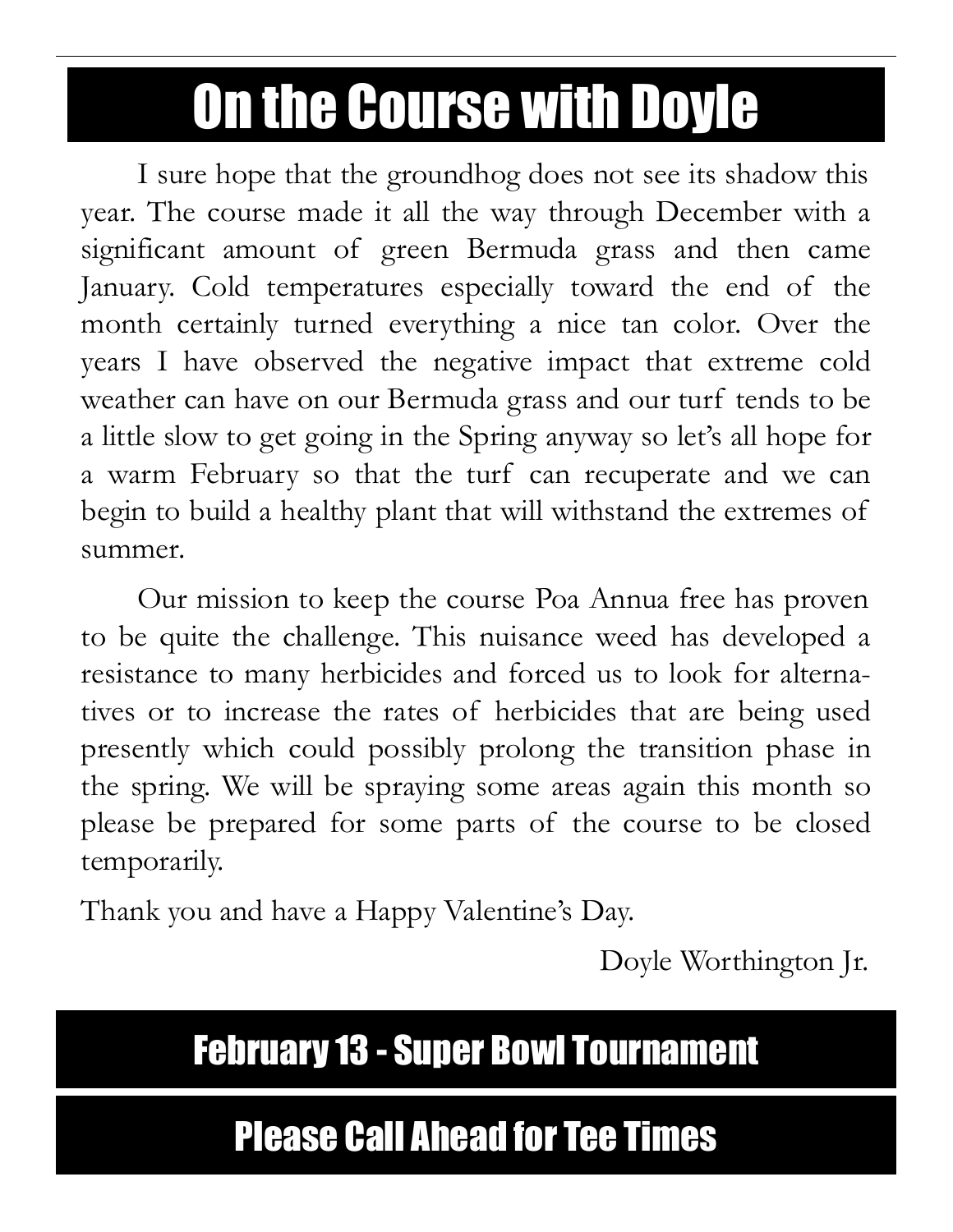# **Straight from Carl's Desk**

We want you to know that we appreciate all of our members and guests for their continued support of The Country Club.

We don't have any outings this month that will affect tee times. Please remember to call ahead for a tee time if you plan on playing golf. Just because you play every Thursday at 10:00 does not mean that you will be able to play at that time.

Golf carts do more damage to the course than anything else. If you elect to ride by yourself, you will have to pay the single rider surcharge of \$5. If we see you riding by yourself when you could have rode with someone else, we will charge you the single rider fee of \$5 on your account. We need to reduce the amount of carts on the course, for gas usage and wear on the carts and the course as well. Thank you for your help, understanding and cooperation.

Please help Doyle, KEEP THE CARTS OFF THE FAIRWAYS & GREEN SLOPES as much as possible! Cart traffic causes more damage than anything else on a golf course. This is a very important time for the golf course and we need your help! We thank you for your cooperation.

When buying something from the pro shop on your account or Carl Bucks, please make sure the pro shop attendant records it properly. It is real hard for them to remember who it was that made the purchase and what it was they bought. Thank you in advance.

If you ever have an issue with something, please don't hesitate to call me at 386-623-2833. I always look forward to talking to all of you. We thank you for your cooperation and support.

Carl Ste-Marie

#### **February 13 - Super Bowl Tournament**

#### **Thank You for Your Continued Support**